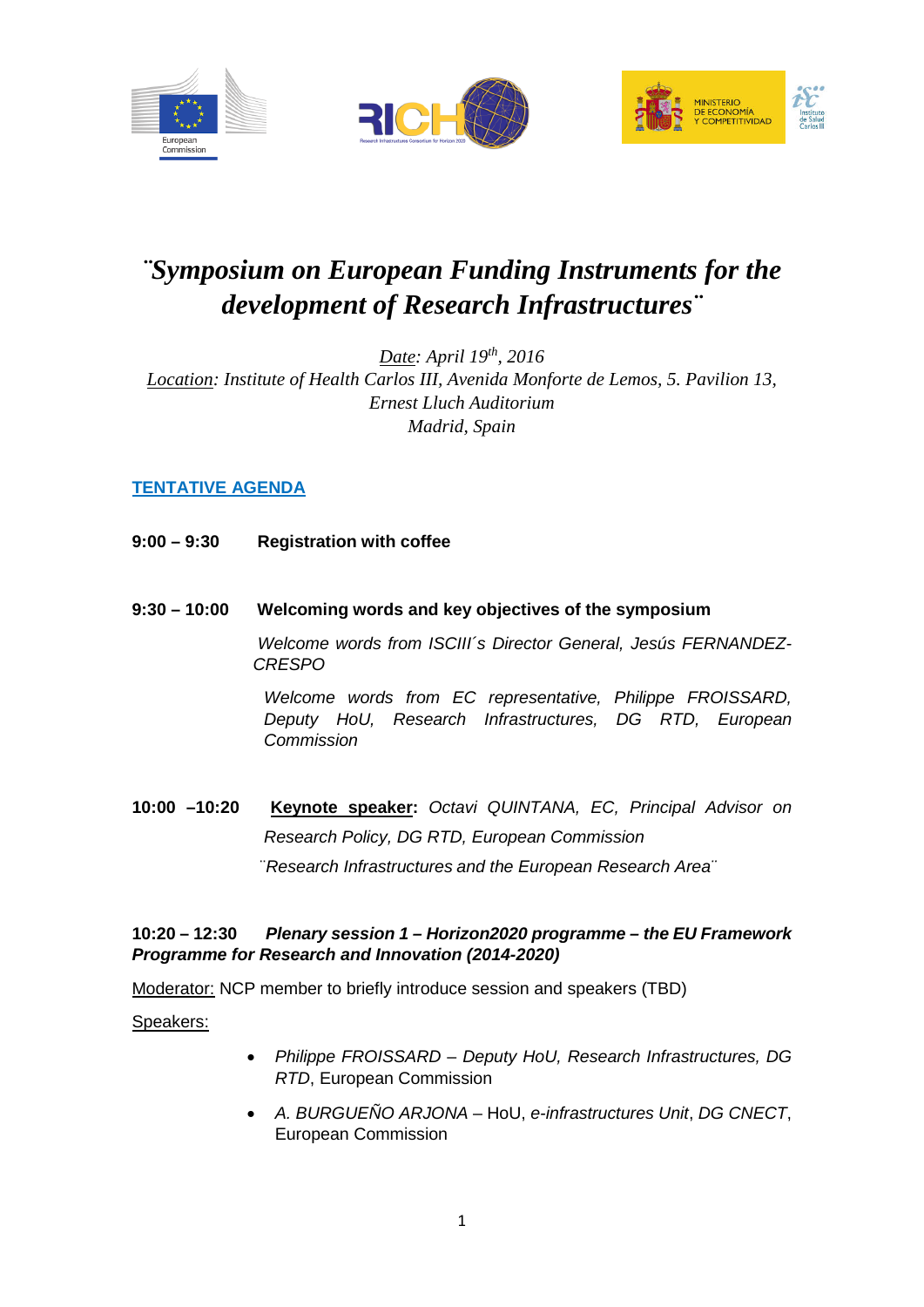





- *Sergi GIRONA Operations Director, Barcelona Supercomputing Center ¨PRACE: Example of beneficiaries¨*
- *Marc D'HOOGE, InnovFin Programme Manager, EIB. ¨Objectives and Opportunities of the InnovFin Programme¨*
- *Francesco SETTE, ESRF General-Director ¨*Example of beneficiaries¨

#### Support and Advisory Services (speakers):

- The RICH project *Monique BOSSI*, APRE, RICH project coordinator
- The NCP WIDE.NET project *Katarzyna WALCZYK-MATUSZYK*, IPPT-PAN, NCP WIDE.NET project coordinator

*Questions, answers and debate session* 

#### **12:30 – 13:30 Lunch break**

### **13:30 – 15:30** *Plenary Session 2 - Structural Funds in support of Research Infrastructures – Synergies with Cohesion Policy and the role of Smart Specialization Strategies*

Moderator: NCP member to briefly introduce session and speakers *(TBC)*

Speakers:

- *Katja REPPEL*, *Deputy Head of Unit, DG REGIO, European Commission Susana ELENA PEREZ - Smart Specialization Platform, Joint Research Centre European Commission*
- *Erwin SIWERIS*, *Programme Director of INTERREG Europe programme*

# Support and Advisory Services (speakers):

- *Susana ELENA PEREZ, Smart Specialization Platform, Joint Research Centre, European Commission. ¨The Smart Specialization Platform: supporting regions and member states¨.*
- *JASPERS – Joint Assistance to support projects in the European Regions. Speaker: Michael SCHALLER, Senior project engineer/knowledge Economy and Energy Division, EIB*-JASPERS

Examples of beneficiaries (speakers):